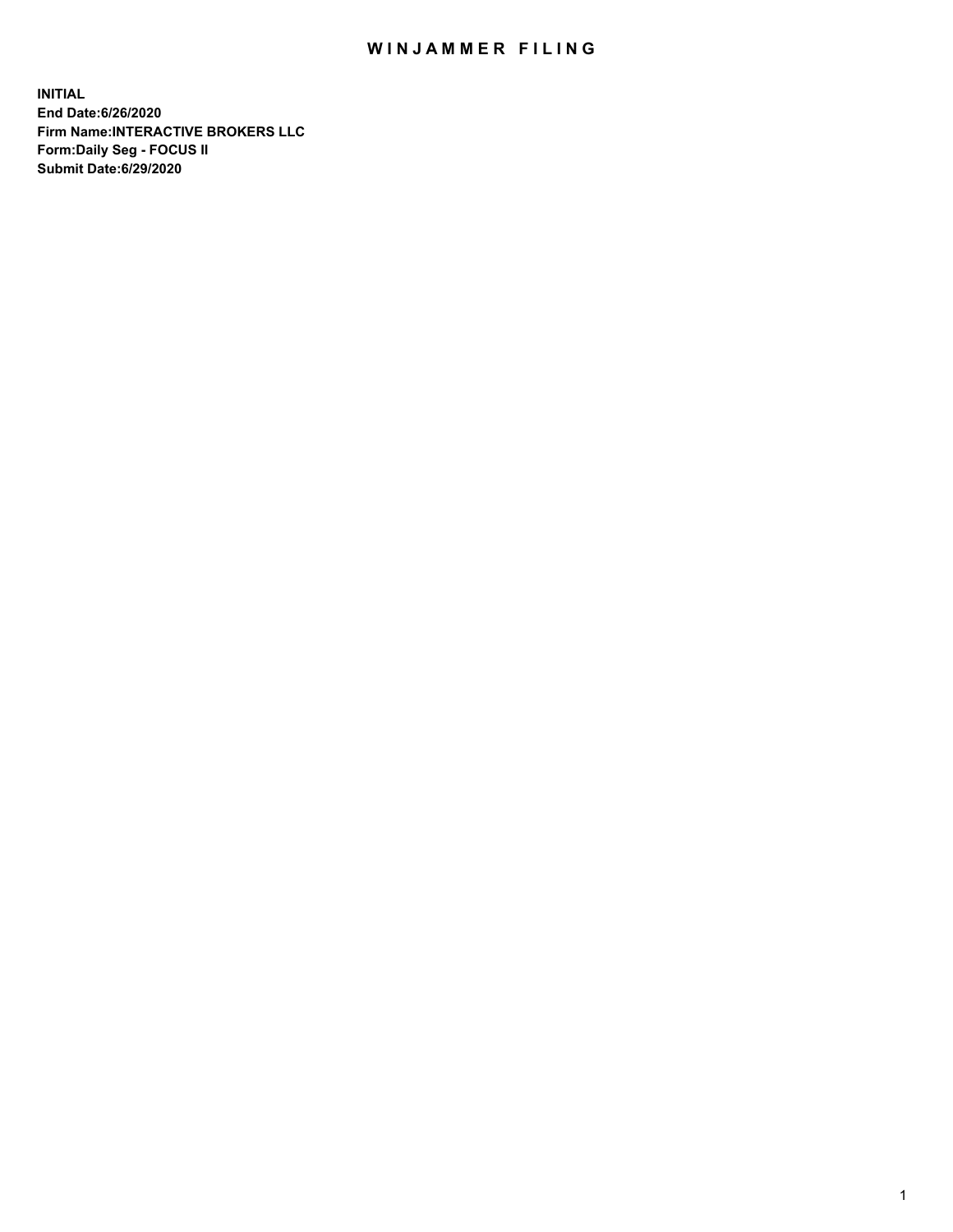**INITIAL End Date:6/26/2020 Firm Name:INTERACTIVE BROKERS LLC Form:Daily Seg - FOCUS II Submit Date:6/29/2020 Daily Segregation - Cover Page**

| Name of Company                                                                                                                                                                                                                                                                                                                | <b>INTERACTIVE BROKERS LLC</b>                                                   |
|--------------------------------------------------------------------------------------------------------------------------------------------------------------------------------------------------------------------------------------------------------------------------------------------------------------------------------|----------------------------------------------------------------------------------|
| <b>Contact Name</b>                                                                                                                                                                                                                                                                                                            | James Menicucci                                                                  |
| <b>Contact Phone Number</b>                                                                                                                                                                                                                                                                                                    | 203-618-8085                                                                     |
| <b>Contact Email Address</b>                                                                                                                                                                                                                                                                                                   | jmenicucci@interactivebrokers.c<br>om                                            |
| FCM's Customer Segregated Funds Residual Interest Target (choose one):<br>a. Minimum dollar amount: ; or<br>b. Minimum percentage of customer segregated funds required:% ; or<br>c. Dollar amount range between: and; or<br>d. Percentage range of customer segregated funds required between:% and%.                         | <u>0</u><br>$\overline{\mathbf{0}}$<br>155,000,000 245,000,000<br>0 <sub>0</sub> |
| FCM's Customer Secured Amount Funds Residual Interest Target (choose one):<br>a. Minimum dollar amount: ; or<br>b. Minimum percentage of customer secured funds required:% ; or<br>c. Dollar amount range between: and; or<br>d. Percentage range of customer secured funds required between:% and%.                           | <u>0</u><br>$\overline{\mathbf{0}}$<br>80,000,000 120,000,000<br>0 <sub>0</sub>  |
| FCM's Cleared Swaps Customer Collateral Residual Interest Target (choose one):<br>a. Minimum dollar amount: ; or<br>b. Minimum percentage of cleared swaps customer collateral required:% ; or<br>c. Dollar amount range between: and; or<br>d. Percentage range of cleared swaps customer collateral required between:% and%. | <u>0</u><br>$\underline{\mathbf{0}}$<br>0 <sub>0</sub><br>0 <sub>0</sub>         |

Attach supporting documents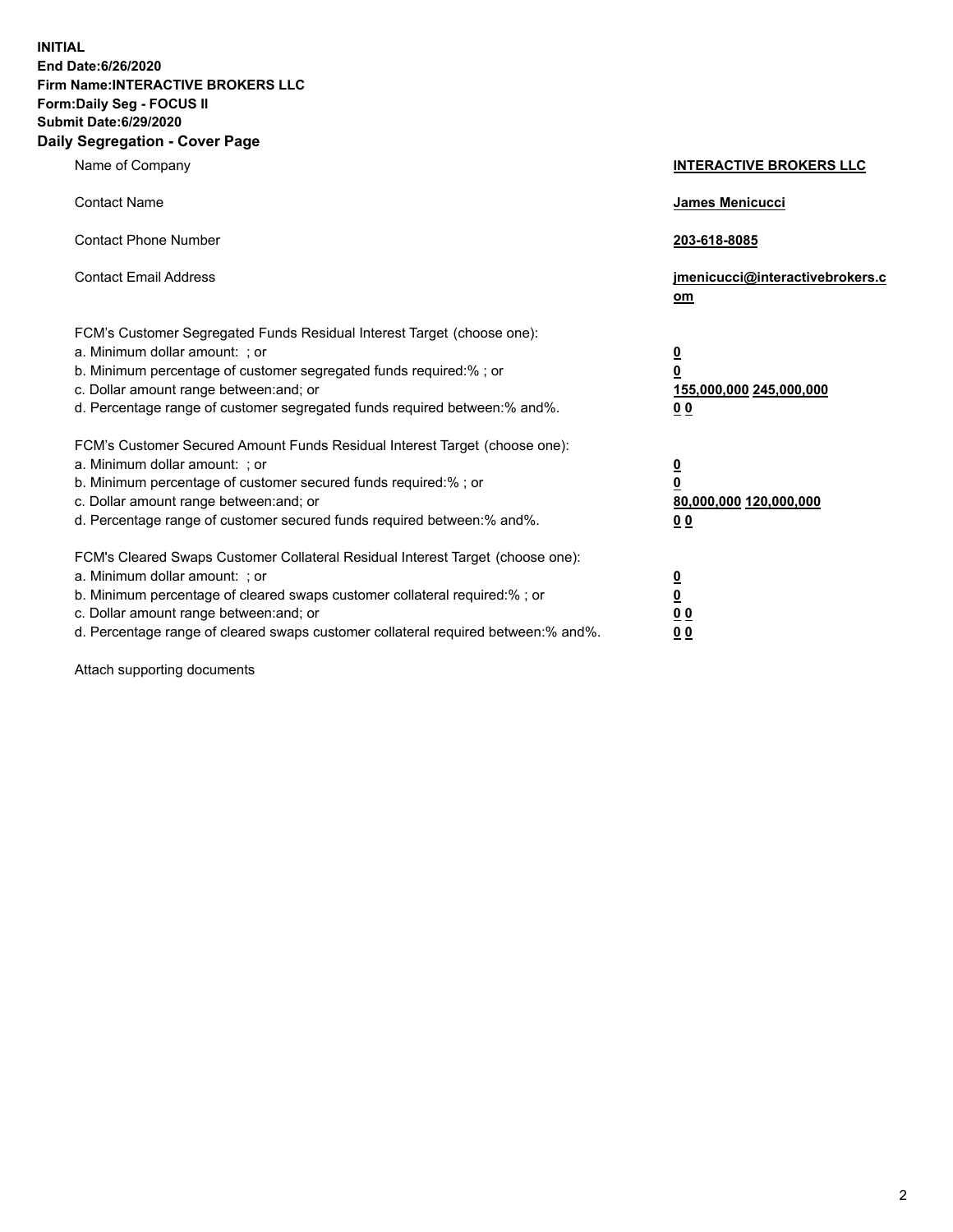**INITIAL End Date:6/26/2020 Firm Name:INTERACTIVE BROKERS LLC Form:Daily Seg - FOCUS II Submit Date:6/29/2020 Daily Segregation - Secured Amounts**

|     | Daily Segregation - Secureu Amounts                                                         |                                      |
|-----|---------------------------------------------------------------------------------------------|--------------------------------------|
|     | Foreign Futures and Foreign Options Secured Amounts                                         |                                      |
|     | Amount required to be set aside pursuant to law, rule or regulation of a foreign            | $0$ [7305]                           |
|     | government or a rule of a self-regulatory organization authorized thereunder                |                                      |
| 1.  | Net ledger balance - Foreign Futures and Foreign Option Trading - All Customers             |                                      |
|     | A. Cash                                                                                     | 575,940,622 [7315]                   |
|     | B. Securities (at market)                                                                   | $0$ [7317]                           |
| 2.  | Net unrealized profit (loss) in open futures contracts traded on a foreign board of trade   | 244,912 [7325]                       |
| 3.  | Exchange traded options                                                                     |                                      |
|     | a. Market value of open option contracts purchased on a foreign board of trade              | 4,081,922 [7335]                     |
|     | b. Market value of open contracts granted (sold) on a foreign board of trade                | $-2,146,083$ [7337]                  |
| 4.  | Net equity (deficit) (add lines 1. 2. and 3.)                                               | 578,121,373 [7345]                   |
| 5.  | Account liquidating to a deficit and account with a debit balances - gross amount           | 5,789 [7351]                         |
|     | Less: amount offset by customer owned securities                                            | 0 [7352] 5,789 [7354]                |
| 6.  | Amount required to be set aside as the secured amount - Net Liquidating Equity              | 578,127,162 [7355]                   |
|     | Method (add lines 4 and 5)                                                                  |                                      |
| 7.  | Greater of amount required to be set aside pursuant to foreign jurisdiction (above) or line | 578,127,162 [7360]                   |
|     | 6.                                                                                          |                                      |
|     | FUNDS DEPOSITED IN SEPARATE REGULATION 30.7 ACCOUNTS                                        |                                      |
| 1.  | Cash in banks                                                                               |                                      |
|     | A. Banks located in the United States                                                       | 96,965,208 [7500]                    |
|     | B. Other banks qualified under Regulation 30.7                                              | 0 [7520] 96,965,208 [7530]           |
| 2.  | Securities                                                                                  |                                      |
|     | A. In safekeeping with banks located in the United States                                   | 479,886,800 [7540]                   |
|     | B. In safekeeping with other banks qualified under Regulation 30.7                          | 0 [7560] 479,886,800 [7570]          |
| 3.  | Equities with registered futures commission merchants                                       |                                      |
|     | A. Cash                                                                                     | $0$ [7580]                           |
|     | <b>B.</b> Securities                                                                        | $0$ [7590]                           |
|     | C. Unrealized gain (loss) on open futures contracts                                         | $0$ [7600]                           |
|     | D. Value of long option contracts                                                           | $0$ [7610]                           |
|     | E. Value of short option contracts                                                          | 0 [7615] 0 [7620]                    |
| 4.  | Amounts held by clearing organizations of foreign boards of trade                           |                                      |
|     | A. Cash                                                                                     | $Q$ [7640]                           |
|     | <b>B.</b> Securities                                                                        | $0$ [7650]                           |
|     | C. Amount due to (from) clearing organization - daily variation                             | $0$ [7660]                           |
|     | D. Value of long option contracts                                                           | $0$ [7670]                           |
|     | E. Value of short option contracts                                                          | 0 [7675] 0 [7680]                    |
| 5.  | Amounts held by members of foreign boards of trade                                          |                                      |
|     | A. Cash                                                                                     | 124,462,037 [7700]                   |
|     | <b>B.</b> Securities                                                                        | $0$ [7710]                           |
|     | C. Unrealized gain (loss) on open futures contracts                                         | 562,934 [7720]                       |
|     | D. Value of long option contracts                                                           | 4,081,922 [7730]                     |
|     | E. Value of short option contracts                                                          | <u>-2,146,083</u> [7735] 126,960,810 |
|     |                                                                                             | $[7740]$                             |
| 6.  | Amounts with other depositories designated by a foreign board of trade                      | $0$ [7760]                           |
| 7.  | Segregated funds on hand                                                                    | $0$ [7765]                           |
| 8.  | Total funds in separate section 30.7 accounts                                               | 703,812,818 [7770]                   |
| 9.  | Excess (deficiency) Set Aside for Secured Amount (subtract line 7 Secured Statement         | 125,685,656 [7380]                   |
|     | Page 1 from Line 8)                                                                         |                                      |
| 10. | Management Target Amount for Excess funds in separate section 30.7 accounts                 | 80,000,000 [7780]                    |
| 11. | Excess (deficiency) funds in separate 30.7 accounts over (under) Management Target          | 45,685,656 [7785]                    |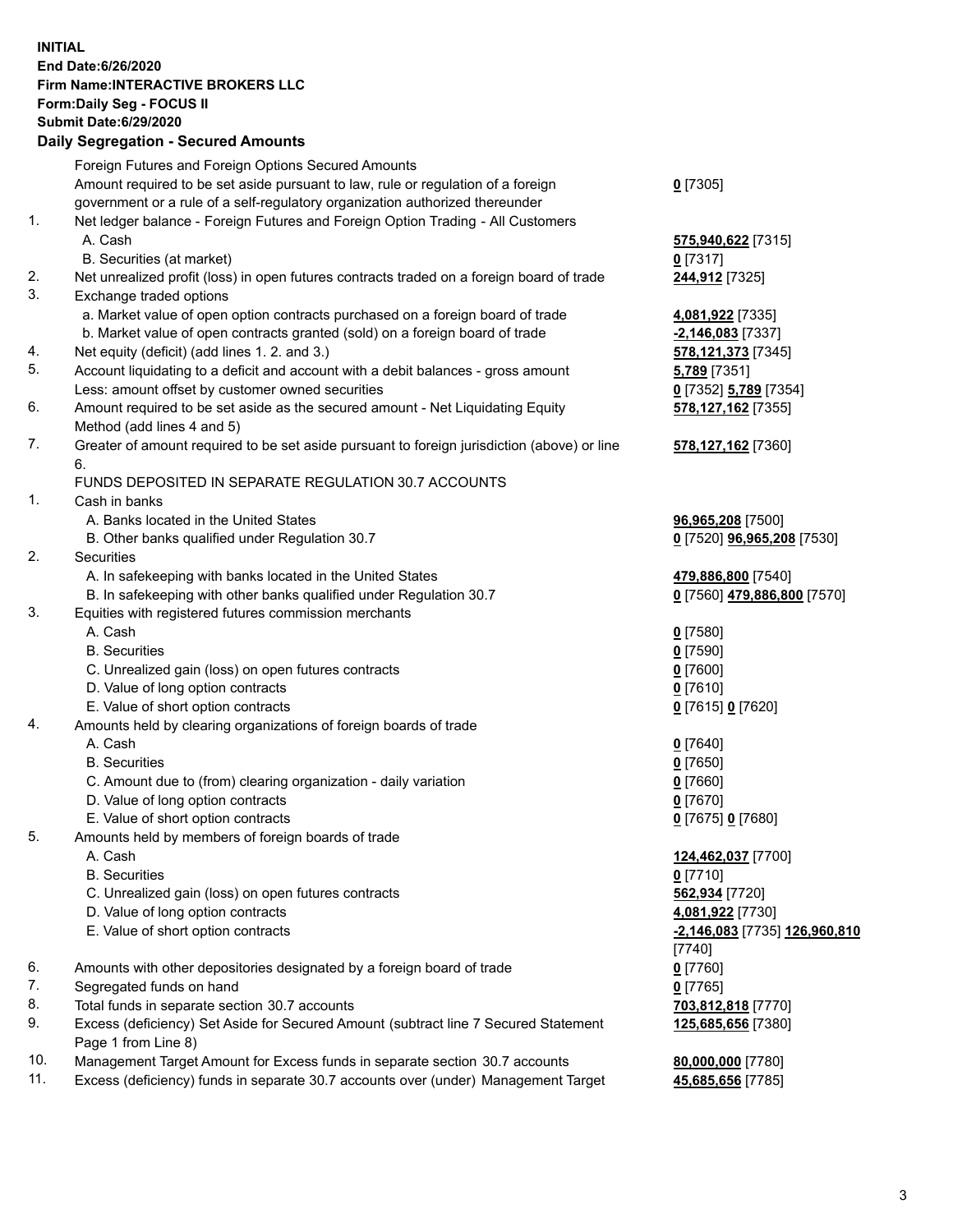**INITIAL End Date:6/26/2020 Firm Name:INTERACTIVE BROKERS LLC Form:Daily Seg - FOCUS II Submit Date:6/29/2020 Daily Segregation - Segregation Statement** SEGREGATION REQUIREMENTS(Section 4d(2) of the CEAct) 1. Net ledger balance A. Cash **5,336,829,977** [7010] B. Securities (at market) **0** [7020] 2. Net unrealized profit (loss) in open futures contracts traded on a contract market **61,383,148** [7030] 3. Exchange traded options A. Add market value of open option contracts purchased on a contract market **275,362,755** [7032] B. Deduct market value of open option contracts granted (sold) on a contract market **-217,301,023** [7033] 4. Net equity (deficit) (add lines 1, 2 and 3) **5,456,274,857** [7040] 5. Accounts liquidating to a deficit and accounts with debit balances - gross amount **6,673,665** [7045] Less: amount offset by customer securities **0** [7047] **6,673,665** [7050] 6. Amount required to be segregated (add lines 4 and 5) **5,462,948,522** [7060] FUNDS IN SEGREGATED ACCOUNTS 7. Deposited in segregated funds bank accounts A. Cash **1,137,129,842** [7070] B. Securities representing investments of customers' funds (at market) **2,590,654,190** [7080] C. Securities held for particular customers or option customers in lieu of cash (at market) **0** [7090] 8. Margins on deposit with derivatives clearing organizations of contract markets A. Cash **6,195,920** [7100] B. Securities representing investments of customers' funds (at market) **1,900,739,588** [7110] C. Securities held for particular customers or option customers in lieu of cash (at market) **0** [7120] 9. Net settlement from (to) derivatives clearing organizations of contract markets **11,881,751** [7130] 10. Exchange traded options A. Value of open long option contracts **275,130,284** [7132] B. Value of open short option contracts **-217,279,286** [7133] 11. Net equities with other FCMs A. Net liquidating equity **0** [7140] B. Securities representing investments of customers' funds (at market) **0** [7160] C. Securities held for particular customers or option customers in lieu of cash (at market) **0** [7170] 12. Segregated funds on hand **0** [7150] 13. Total amount in segregation (add lines 7 through 12) **5,704,452,289** [7180] 14. Excess (deficiency) funds in segregation (subtract line 6 from line 13) **241,503,767** [7190] 15. Management Target Amount for Excess funds in segregation **155,000,000** [7194] 16. Excess (deficiency) funds in segregation over (under) Management Target Amount **86,503,767** [7198]

Excess